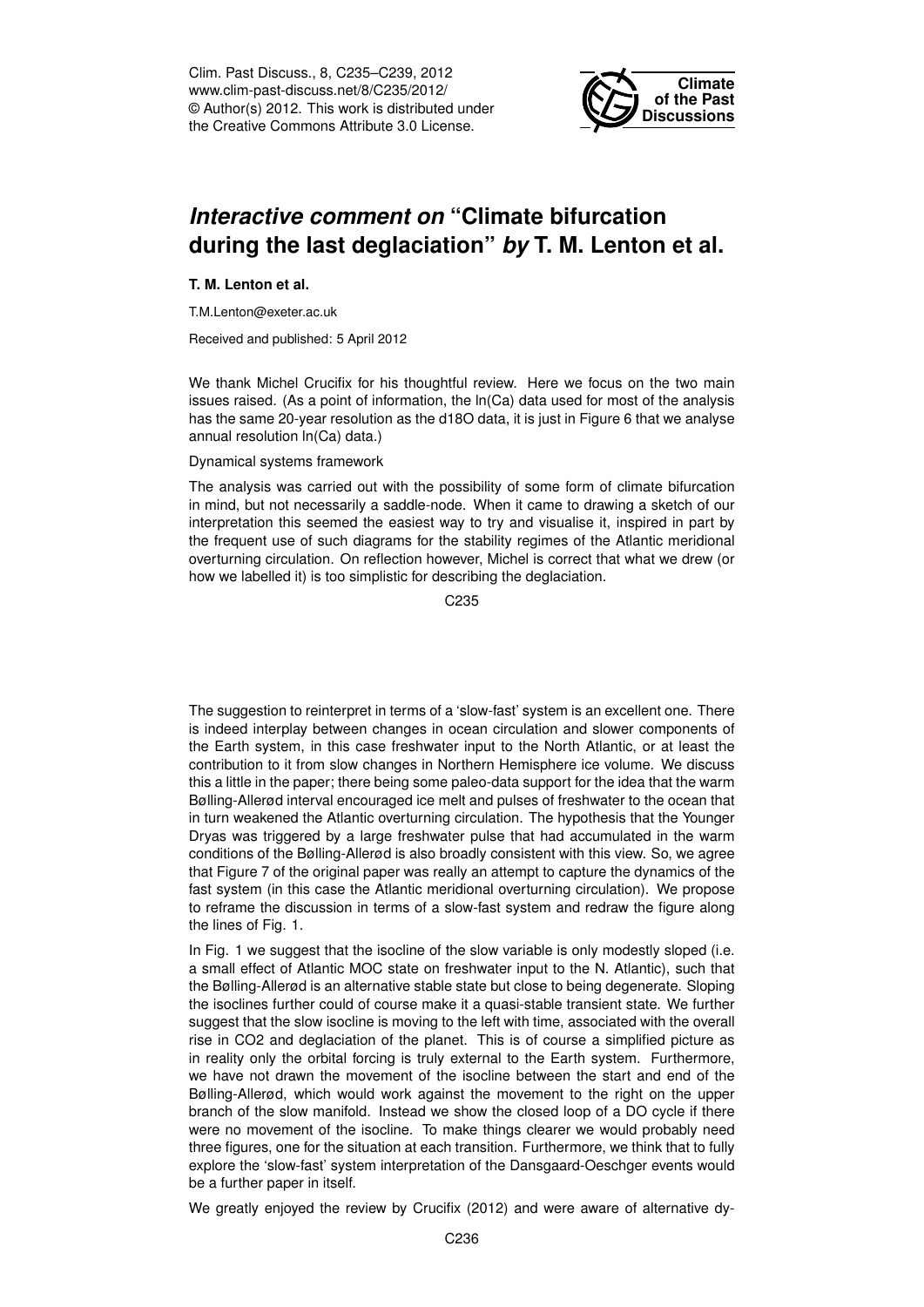namical system models for the Dansgaard-Oeschger events, based around oscillators, but not with the same depth and clarity as described there. In revising, we propose to discuss the alternatives, and to make it clear that the revised Figure above does not cover them (although we prefer not to add further figures to our paper). Some initial thoughts follow:

First a point of clarification; we note that in the deglaciation, the transition is from what could be an oscillating regime to a final state that has deep convection (the Holocene) rather than a 'diffusive haline' regime (without deep convection), which is what is seen in the models with a homoclinic bifurcation. Therefore, we do not think a homoclinic bifurcation is the appropriate model for entry into the Holocene, at least not based on current theory. Instead, Timmermann et al. (2003) (their Figure 10) suggest a model for the transition from an oscillating to a convective regime, which is a reversal through a Hopf bifurcation (from cyclic to fixed point attractor). If there were a Hopf bifurcation then the signal of critical slowing down is expected. So, this scenario at least would be compatible with the data for the indices presented.

Interestingly, in the theory of Timmermann et al. (2003) entry into a Heinrich event is through a saddle-node (fold) bifurcation, which should also show a slowing down signal. We note that in our analysis of ln(Ca) data in the run up to the Bølling warming (Figure 5 of the original paper), there is the signal of slowing down accompanied by increased variance in the run up to Heinrich Event 1 around 16.8 ka BP.

If there were a homoclinic bifurcation or an infinite period bifurcation involved in the deglaciation, then in the case of a homoclinic connection where a cycle connects to a saddle (called a 'saddle connection' by Thompson and Sieber 2011) then this should be characterised by the period of the cycle tending to infinity. From an early warning point of view, considering the case of deglaciation, this is not particularly helpful as if there is cyclic behaviour there is only one instance of the cycle in going from the Last Glacial Maximum to the Holocene, so no way to say if the cycle is getting longer. This type of interpretation is more fruitful if one reverses time and looks in the other direction

C237

(back toward the Eemian); it is clear that as ice volume on the planet decreases, the duration of the warm intervals get longer and with this the overall DO cycle gets longer (although there are exceptions to the rule). We think a more detailed discussion of this would be appropriate for a paper exploring the phenomenon of DO events as a whole, rather than our paper focused on the deglaciation.

Visualisation of the results

We have thought again about how to rationalise the number of figures or sub-panels. We propose to replace Figures 4 and 5 (analysis of the run-up to the Bølling warming) with new results in response to referee #1, which analyse composite time-series that remove the Bølling-Allerød and splice the Younger Dryas to the run up to the Bølling-Allerød. This at least would not add to the figures. To reduce the number of figures we propose to move Figure 6 (analysis of the annual resolution Ca data) to an Appendix or to remove it altogether.

## **References**

Crucifix, M. (2012), Oscillators and relaxation phenomena in Pleistocene climate theory, Philosophical Transactions of the Royal Society A: Mathematical, Physical and Engineering Sciences, 370(1962), 1140-1165.

Thompson, J. M. T., and J. Sieber (2011), Predicting climate tipping as a noisy bifurcation: a review, International Journal of Bifurcation and Chaos, 21(2), 399-423.

Timmermann, A., et al. (2003), Coherent Resonant Millennial-Scale Climate Oscillations Triggered by Massive Meltwater Pulses, Journal of Climate, 16(15), 2569-2585.

Interactive comment on Clim. Past Discuss., 8, 321, 2012.